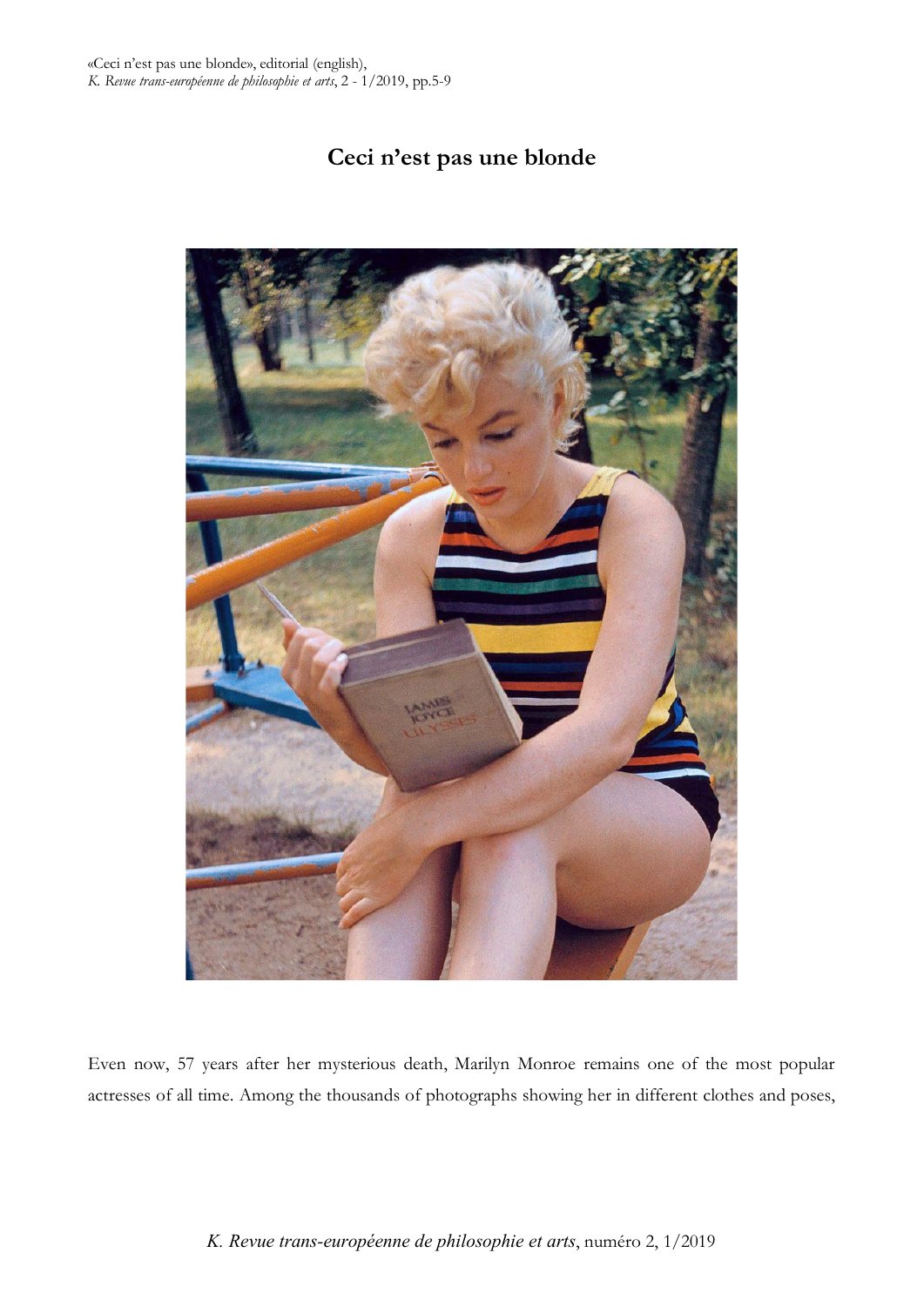there is one which is particularly significant to us for speaking about her iconic power in the cultural industry.

Marilyn is wearing a colored striped swimsuit and is sitting on a bench in a playground. In her hands she holds a large volume: James Joyce's *Ulysses.* The photojournalist Eve Arnold took the picture in 1955 on Long Island beach during a visit to Norman Rosten, the American writer, one of Marilyn's best friends. Arnold asked her what kind of book she was reading in that moment. She went to her car and took out a copy of *Ulysses.* She told the photographer that she loved the sound of the words, reading them aloud to herself, trying to understand their deeper meaning.

We have begun with this photo in order to try and interpret the figure of Marylin Monroe as an example of the embodiment of destituent power. In some ways, Marylin's desire to show herself as an engaged reader in front of the eye of Arnold's camera is an attempt to escape the image that the entire world had built around her. From this point of view, the photo is a gesture of denial – and the gesture of an actress, reclaiming her own human richness. There is clearly something artificial in Marilyn's portrait: she decided to be photographed, she chose the location and how to appear in front of the camera. She is carrying out her work, she is acting, but at the same time she is denying the role the cinematographic industry gave to her. Marylin (the actress) is putting her own character in crisis, in order to show the woman she wanted to be. In this sense, her name (to whom this issue is dedicated) is the name of destituent power. Let us understand how.

We can try at first to consider how the thousands of photographs collectively represent one of the most significant "places" showing Marylin as a destituent figure. In a certain sense, photography is an efficient instrument for allowing something otherwise invisible to be brought into the light. There are always unexpected details catching our attention while we observe a photo. Roland Barthes called this a "punctum", an apparently insignificant element able to communicate a profound sense beyond the obvious, "cultural" content of the image we are looking at. Marilyn was extremely conscious of this. At the same time, her photos worked to consolidate the public profile of a "diva", contributing to building another image of Marylin: not only the actress but also the woman. Of course, we cannot ignore the staging of the photo. We can even imagine what the photographer asked for, the way he wanted her to pose. But there is also, each time, something that forces us to look beyond Marilyn's beauty. It is the way through which Marilyn tries – even if without an explicit act of will – to subtract herself from the iconic image that the Hollywood industry built on her own character during her career.

It is much more difficult to recognize the same destituent gesture in her film production. In that case, the Hollywood star-system was based on the construction of a fixed gallery of recognizable and recurrent characters. Marylin had to be the silly blond, the undisputed object of desire for millions of men all over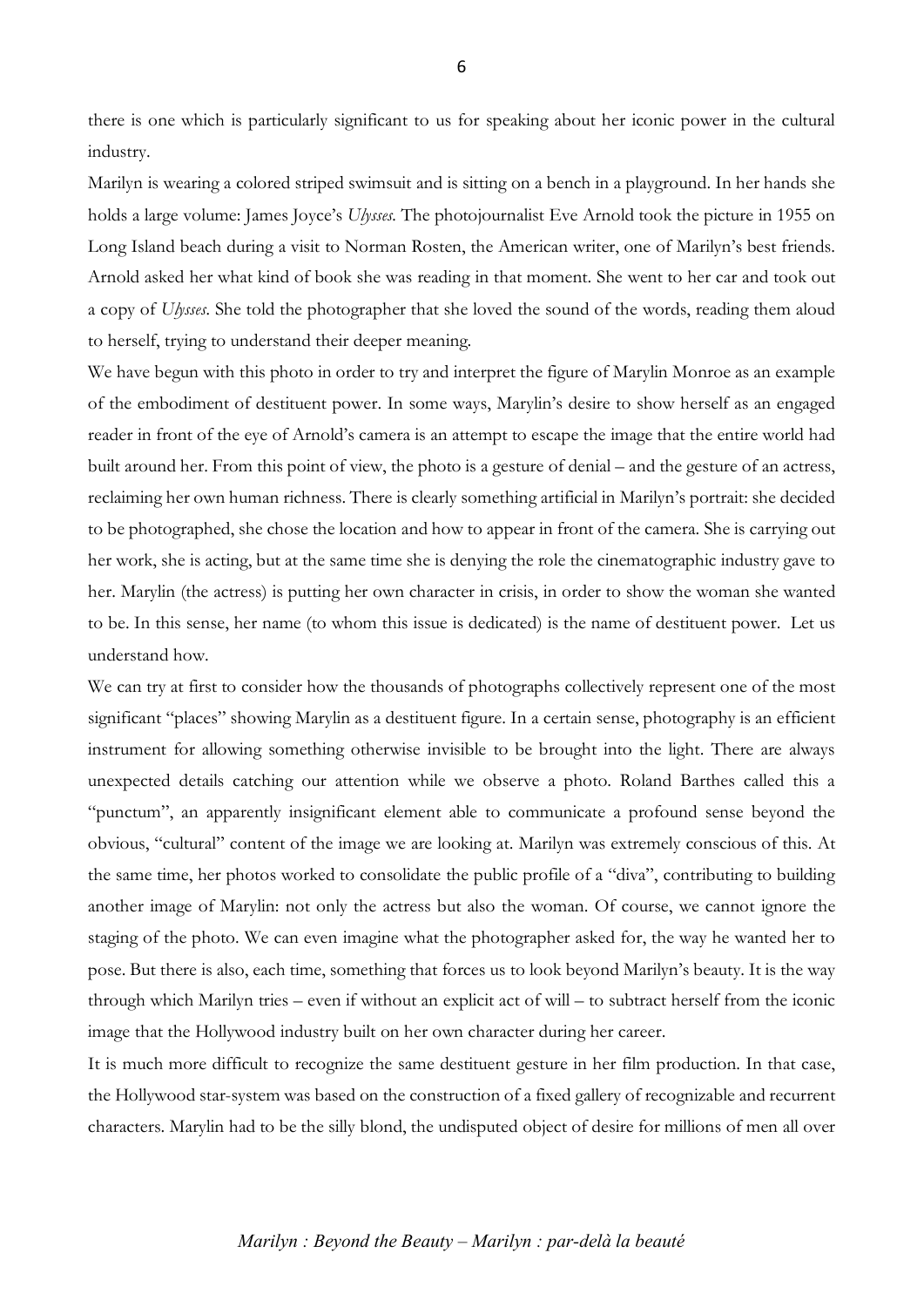the world. That is the reason why she mostly acted in comedies, always repeating the same role –and therefore often struggled to obtain dramatic roles, such as those she played in *Niagara* (Hathaway, 1953), or in her last film, *The Misfits* (Huston, 1961). Even as a Hollywood sex symbol, however, the way Marilyn conceived of her own character made her a star in a way that was completely different from all the other stars. All the characters she interpreted seem to have no consciousness or depth. There is apparently nothing to look for behind her body, her red lips, her bursting breast. It is like an empty casing that contains nothing. The surface is the only thing we can watch. Marilyn used everything hidden behind her dazzling beauty as an instrument against an entire cultural system. It was her way to say "no", to being a cog in the Hollywood machine, where everybody had to play their own role in the most efficient way, as quickly as possible, as in an assembly line. Marilyn tried to fight directly against that economic system when in 1955, together with photographer Milton H. Greene, she established her own production company, Marilyn Monroe Production, whose only film produced was *The Prince and the Showgirl* (1957). The experiment had a short life and Marilyn was forced to go back to Hollywood.

On a lot of other occasions, Marilyn blocked that oiled mechanism by behaving by herself as an automaton, one that was difficult to control. Billy Wilder – with whom Marilyn worked in a pair of undeniable masterpieces, *The Seven Year Itch* (1955) and *Some Like it Hot* (1959) – explained his troubled relationship with Marilyn, talking about her indomitable behavior. She was frequently late to the studio: one day she even arrived several hours late, claiming that she could not find the studio, although she had worked there for years. Notably she also often struggled to remember her lines. Wilder recounted the problems he had shooting one of the famous sequences of *Some Like it Hot.* Marilyn simply had to open the door, enter the room and say: "Where is the bourbon?". She fluffed the line proclaiming each time something different: "Where is the bon bon?", "Where is the whisky?", "Where is the bottle?". Wilder filmed the scene fifty-nine times. In the harsh productive logic of the Hollywood industry – where time literally means money – that was enormous damage. In that case, Marilyn was using language as antiapparatus, as Bartleby does in Melville's famous tale. In some sense, here in a cinematic rather than literary context, Marilyn is for us what Bartleby is in Deleuze's interpretation: a figure of destituent power, intended as a gesture of pure denial.

Marilyn's destituent strategy was sophisticated like the comedies she acted in. Being an actress, her gesture of denial had to be verified in the use of language that she forced until the point of paradox. The example above is particularly significant. By saying "bon bon", "whisky" or "bottle", Marilyn is literally "interpreting" the line the director assigned to her. From an onomatopoeic point of view the sound of the word "bourbon" is like "bon bon", in a semantic perspective the expression "bourbon" means "a bottle of whisky". Refusing to pronounce her line correctly, Marilyn simply dismisses the role of the

### 7

### *K. Revue trans-européenne de philosophie et arts*, numéro 2, 1/2019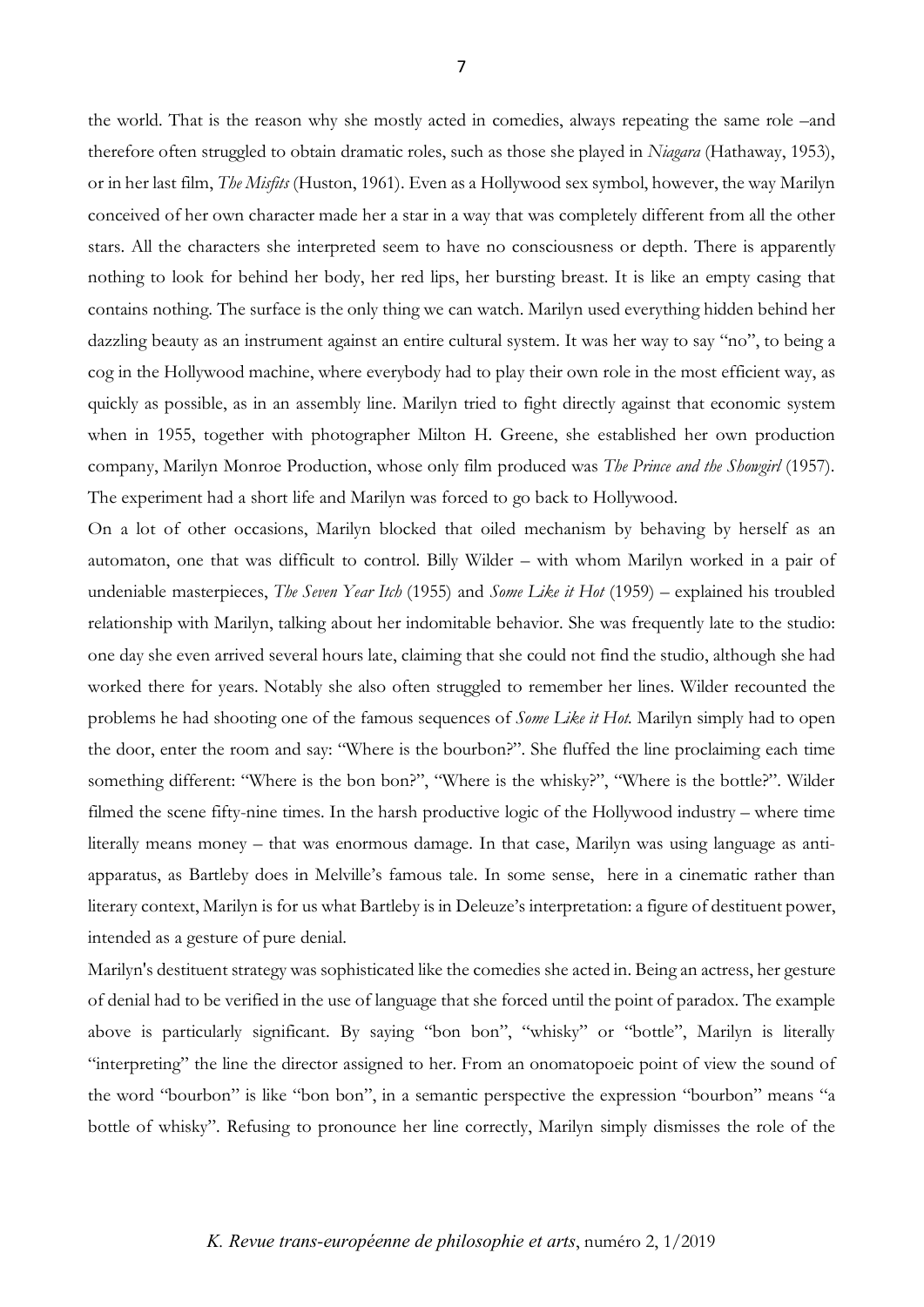perfect Hollywood actress, using language in a creative sense. If destitution consists in a small, improvised gesture, Marilyn here undermines an entire productive system simply by using words that are close to those that the director actually wanted her to say.

In some way, Marilyn's personal and artistic parabola is the most efficient explanation of what Debord was thinking about in speaking of the "society of the spectacle": the replacement of social life with its representation. "All that was once directly lived has become mere representation": it's what happened to Marilyn's body, used as a fetish object by an entire productive system, including political power. It is not only by chance that one of Marilyn's most famous performances was her exhibition on the occasion of John Kennedy's birthday, on 17<sup>th</sup> May 1962. An announcer presents her twice as "a beautiful, courageous and *punctual*" woman, the most significant actress of all time. She fails to appear on stage. When Marilyn finally appears the announcer is still speaking. She interrupts him, slips off her white fur coat and starts singing "Happy birthday, Mister President", with a thread of a voice. She simultaneously plays with her iconic power and the political, masculine power that had always used her image and beauty as mere instruments. That was one of Marilyn's last public appearances. A few years earlier, in 1954, Marylin had accepted to go to Korea and sing one of her hits in front of a crowd of desiring soldiers, *Diamonds are a girl's best friend*: the song she performed in one of her most popular films, *Gentlemen Prefer Blonds* (Hawks, 1953).

She was exposing her body in front of the public she hated and loved at the same time: these were the men who recognized and transformed her beauty into an instrument in the hands of political, economical and cultural power. Making Marilyn Monroe an object of desire, the Hollywood film industry corrupted her ancient, pure beauty. This is the way, in his *Anger* (1963), Pasolini reads Marilyn's complex figure: the character, the actress, the woman. Pasolini made the film just after the actress's death: a few poignant verses, read by Giorgio Bassani, accompany some of Marilyn's famous photos. Among them there is one representing, taken from behind, her unmistakable silhouette in front of a crowd of soldiers in Korea. According to Pasolini's poetical interpretation, Marilyn's suicide is the radical and extreme gesture through which she claimed her own pure and different beauty for herself, representing quite the opposite to the beauty of the Hollywood actress: the only one the world can see and manage. Through her death, Marylin removes her beauty from the productive system and frustrates the libidinal desire of the men and women who had loved, imitated and dreamed of her all across the world. It is perhaps this gesture of subtraction that makes Marilyn a destituent figure capable of using her own body, beyond any explicit act of will, as a political instrument to undermine an entire system of economic and cultural values. Death is nothing but the extreme outcome of this destituent power incarnated by the body of the actress, both when she embodied the image of an explosive and uncontainable vitality, and when she wanted to shrink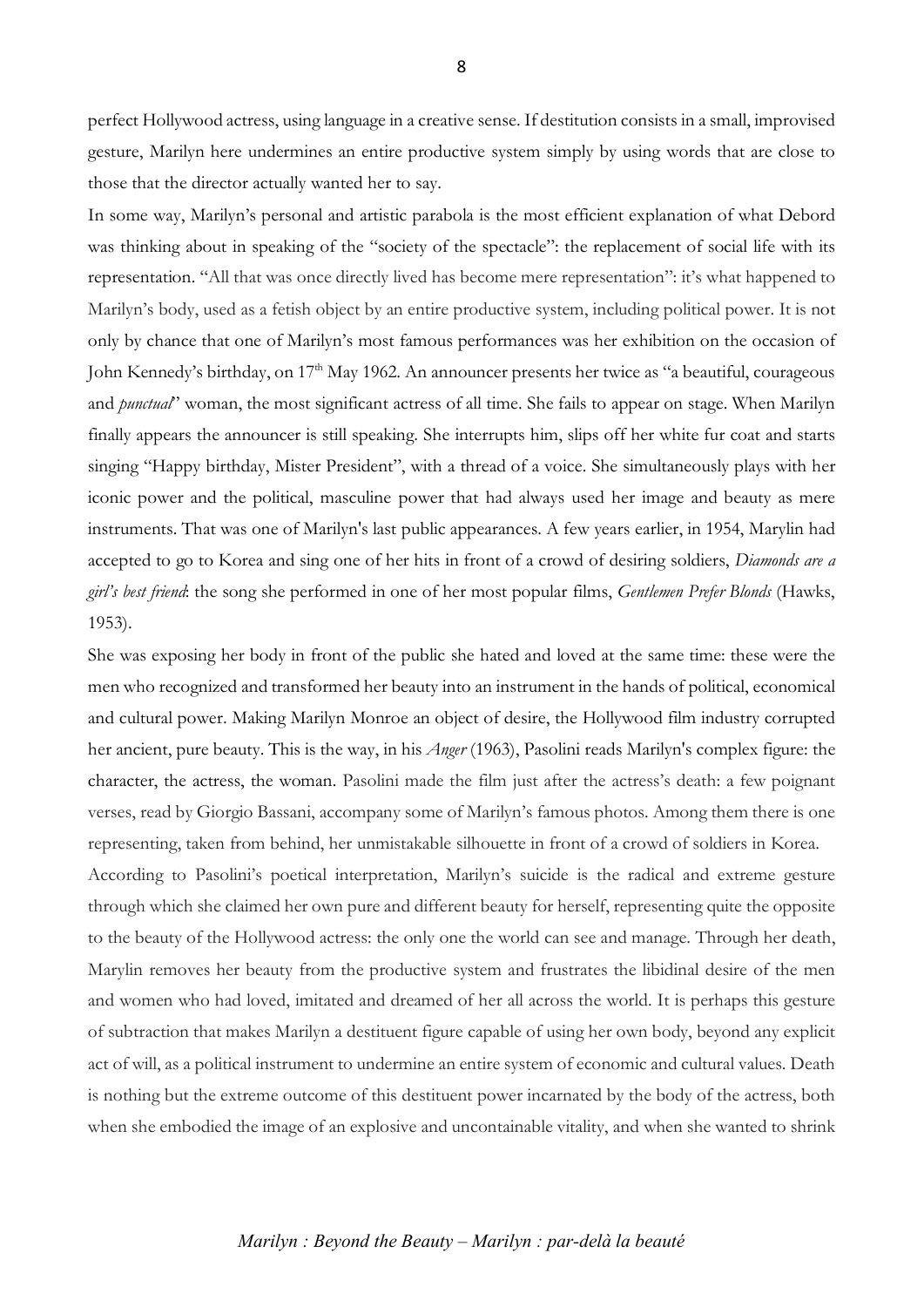to a corpse, concealed from the sight of an immense community of mourning spectators, by putting in place a motion which is essentially both equal and opposite to the one that had made her body an ondisplay object.

An entire world disappeared with Marilyn's death: now we have to fill and live in and experience that emptiness.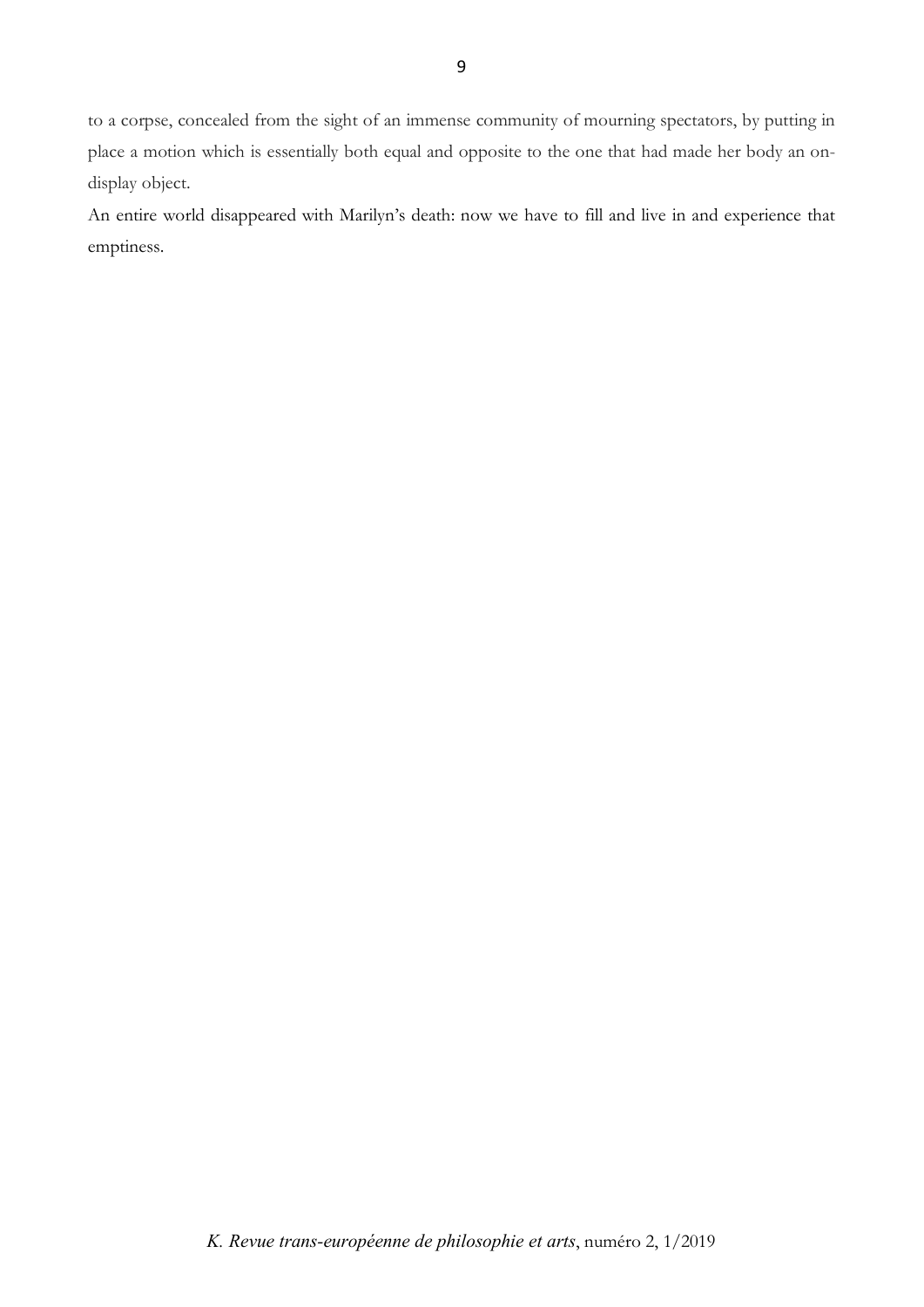## **Ceci n'est pas une blonde**

Persino oggi, 57 anni dopo la sua morte misteriosa, Marilyn rimane una delle attrici più popolari di tutti i tempi. Fra le migliaia di fotografie che la ritraggono con abiti e in pose differenti, ce n'è una particolarmente significativa per noi, per esplorare il suo potere iconico nell'industria culturale.

Marilyn indossa un costume da bagno a strisce colorate, è seduta su una panchina in un parco giochi. Tiene in mano un grosso volume: l'*Ulisse* di James Joyce. Il fotoreporter Eve Arnold scattò la fotografia nel 1955 sulla spiaggia di Long Island, durante una visita allo scrittore americano Norman Rosten, uno dei più cari amici di Marilyn. Arnold le chiese quale libro stesse leggendo in quel momento. Lei andò verso la sua auto e tirò fuori una copia dell'*Ulisse* di Joyce. Disse al fotografo che amava il suono di quelle parole, mentre le leggeva per sé stessa ad alta voce, cercando di comprenderne il significato più profondo. Abbiamo cominciato da quella fotografia, per cercare di interpretare la figura di Marilyn come incarnazione del potere destituente. In un certo senso, il desiderio di mostrare se stessa come lettrice impegnata davanti all'occhio della macchina fotografica di Arnold è il tentativo di sfuggire all'immagine che di lei il mondo intero aveva costruito. Da questo punto di vista, la fotografia di cui stiamo parlando è un gesto di sottrazione: il gesto di un'attrice che rivendica per sé una maggiore complessità umana. C'è chiaramente qualcosa di artificiale nel ritratto di Marilyn: la decisione di essere fotografata, la scelta del luogo e del modo in cui apparire davanti alla macchina fotografica. Marilyn sta facendo il suo lavoro, sta recitando, ma allo stesso tempo rifiuta il ruolo che l'industria cinematografica le assegna. Marilyn (l'attrice) sta mettendo in crisi il suo stesso personaggio, per mostrare la donna che voleva essere. In questo senso il suo nome (a cui questo numero è dedicato) è il nome del potere destituente. Vedremo come.

Dobbiamo innanzitutto considerare in che senso le migliaia di fotografie che la ritraggono possano essere considerate, complessivamente, come il "luogo" più significativo in cui Marilyn assume l'aspetto di una figura destituente. In un certo senso, la fotografia è lo strumento più efficace per lasciar apparire qualcosa che altrimenti sarebbe rimasto nascosto. C'è sempre un dettaglio inaspettato che cattura la nostra attenzione, quando guardiamo una fotografia. Roland Barthes definiva "punctum" questo elemento apparentemente insignificante, capace di comunicare l'esistenza di un senso profondo della fotografia, accanto al contenuto "ovvio", culturale, di ogni immagine che osserviamo. Evidentemente Marilyn lo sapeva benissimo. Allo stesso tempo, le sue fotografie contribuiscono a consolidare il profilo di una "diva" e a costruire un costruire un'altra immagine di Marilyn: non solo l'attrice, ma anche la donna. Certamente non possiamo ignorare che la fotografia abbia richiesto una messa in scena. Possiamo persino immaginare le richieste del fotografo, il modo in cui voleva che Marilyn posasse. Ma c'è anche, in ogni

### *K. Revue trans-européenne de philosophie et arts*, numéro 2, 1/2019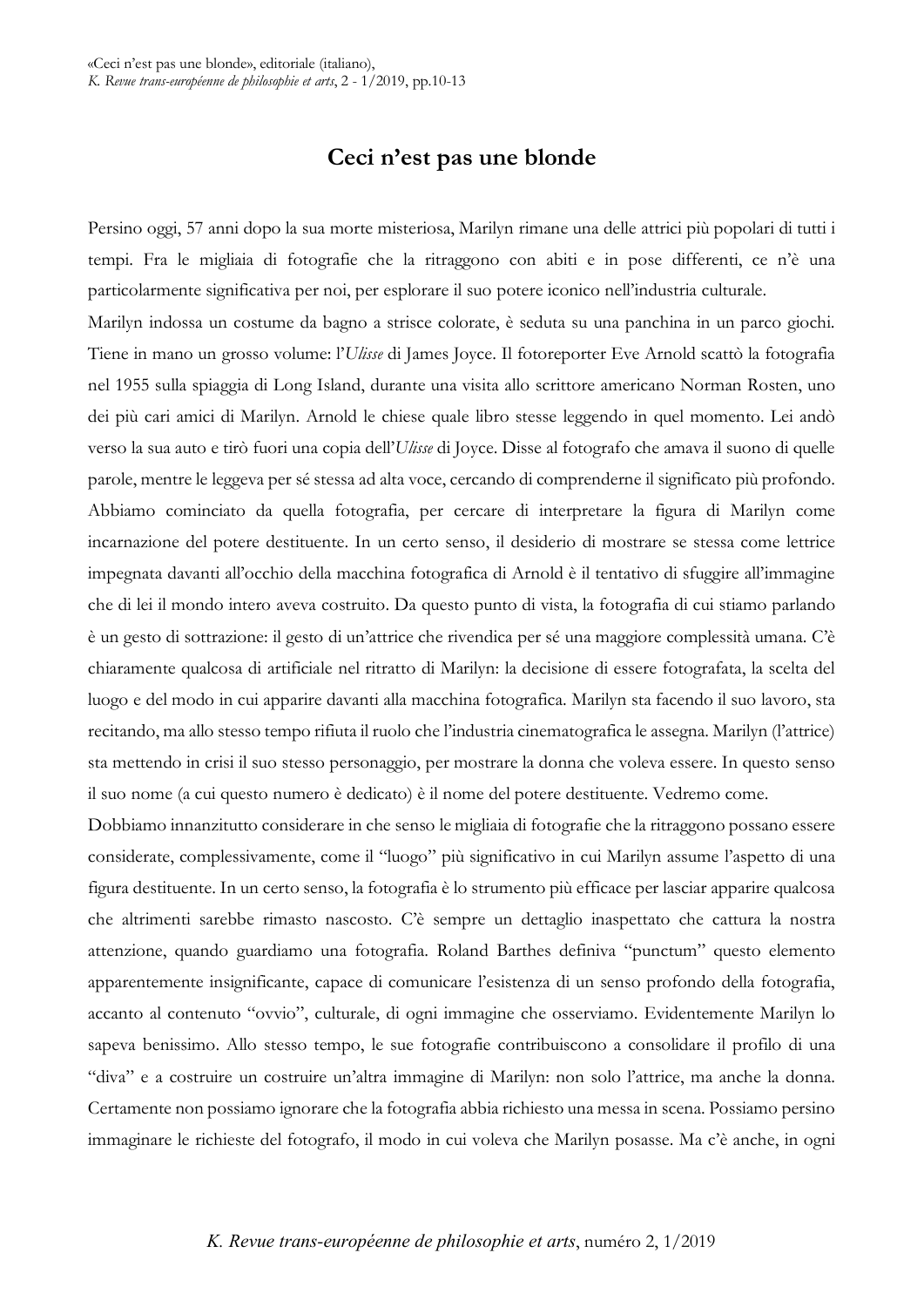caso, qualcosa che ci costringe a guardare oltre la bellezza di Marilyn: è il modo in cui cerca – anche senza un'esplicita volontà – di sottrarsi dall'immagine iconica che Hollywood ha costruito attorno al suo personaggio, nel corso della sua carriera.

Molto più complicato è rintracciare lo stesso gesto destituente della produzione filmica di Marilyn. Lo star system hollywoodiano si basava, infatti, sulla costruzione di una galleria fissa di personaggi riconoscibili e ricorrenti. Marilyn doveva essere la stupida bionda, oggetto del desiderio indiscusso per milioni di uomini in tutto il mondo. Questa è la ragione per cui recitò, quasi esclusivamente in commedie, sempre con lo stesso ruolo, sebbene aspirasse ad ottenere ruoli drammatici, come quelli che interpretò in *Niagara* (Hathaway, 1953) e nel suo ultimo film, *Gli Spostati* (Huston, 1961). Nonostante sia stata sempre uno dei sex symbol di Hollywood, il modo in cui Marilyn concepì il suo personaggio fa di lei una star completamente diversa da tutte le altre. Tutti i personaggi che ha interpretato sembrano non avere né coscienza, né profondità. Non c'è apparentemente niente da guardare dietro il suo corpo, le sue labbra rosse, il suo seno prosperoso: è solo una scatola vuota che non contiene nulla. La superficie è la sola cosa che dobbiamo guardare, ma Marilyn usò tutto ciò che si nascondeva dietro la sua bellezza abbagliante come uno strumento contro un intero sistema culturale. È il modo in cui ha saputo dire "no" e smettere di essere un semplice ingranaggio dentro la macchina hollywoodiana, dove ciascuno deve stare nel proprio ruolo, nel modo più efficiente possibile, il più velocemente possibile, come in una catena di montaggio. Marilyn cercò di contrapporsi direttamente e in prima persone a questo sistema produttivo quando nel 1955 fondò, insieme al fotografo Milton H. Greene, la sua casa di produzione, la Marilyn Monroe Production, che riuscì a produrre un solo film *Il principe e la ballerina* (Oliver, 1957). L'esperimento ebbe vita breve e Marilyn fu costretta a tornare a Hollywood.

In molte altre occasioni, Marilyn bloccò quel meccanismo oliato comportandosi come un automa, difficile da controllare. Billy Wilder – con il quale Marilyn lavorò in un paio di indiscussi capolavori, *Quando la moglie è in vacanza* (1955) e *A qualcuno piace caldo* (1957) – ha spiegato in più occasioni il suo rapporto travagliato con Marilyn, parlando del suo carattere indomabile: i suoi ritardi continui, per esempio. Una volta arrivò con molte ore di ritardo sul set, sostenendo di non aver trovato lo studio, sebbene vi avesse lavorato per anni. È noto che Marilyn ricordasse in molti casi a fatica le sue battute. Wilder ha raccontato dei problemi che ha avuto mentre giravano una delle famose sequenze di *A qualcuno piace caldo.* Marilyn doveva aprire semplicemente la porta, entrare nella stanza e dire: "Dov'è il bourbon?". Stravolgeva però ogni volta la battuta, pronunciando cose sempre diverse: "Dov'è il bon bon?", "Dov'è il whisky?", "Dov'è la bottiglia?". Wilder ha girato la scena cinquantanove volte. Nella dura logica produttiva dell'industria hollywoodiana – dove il tempo è letteralmente denaro – doveva essere un enorme danno. In questo caso, Marilyn stava utilizzando il linguaggio come strumento destituente,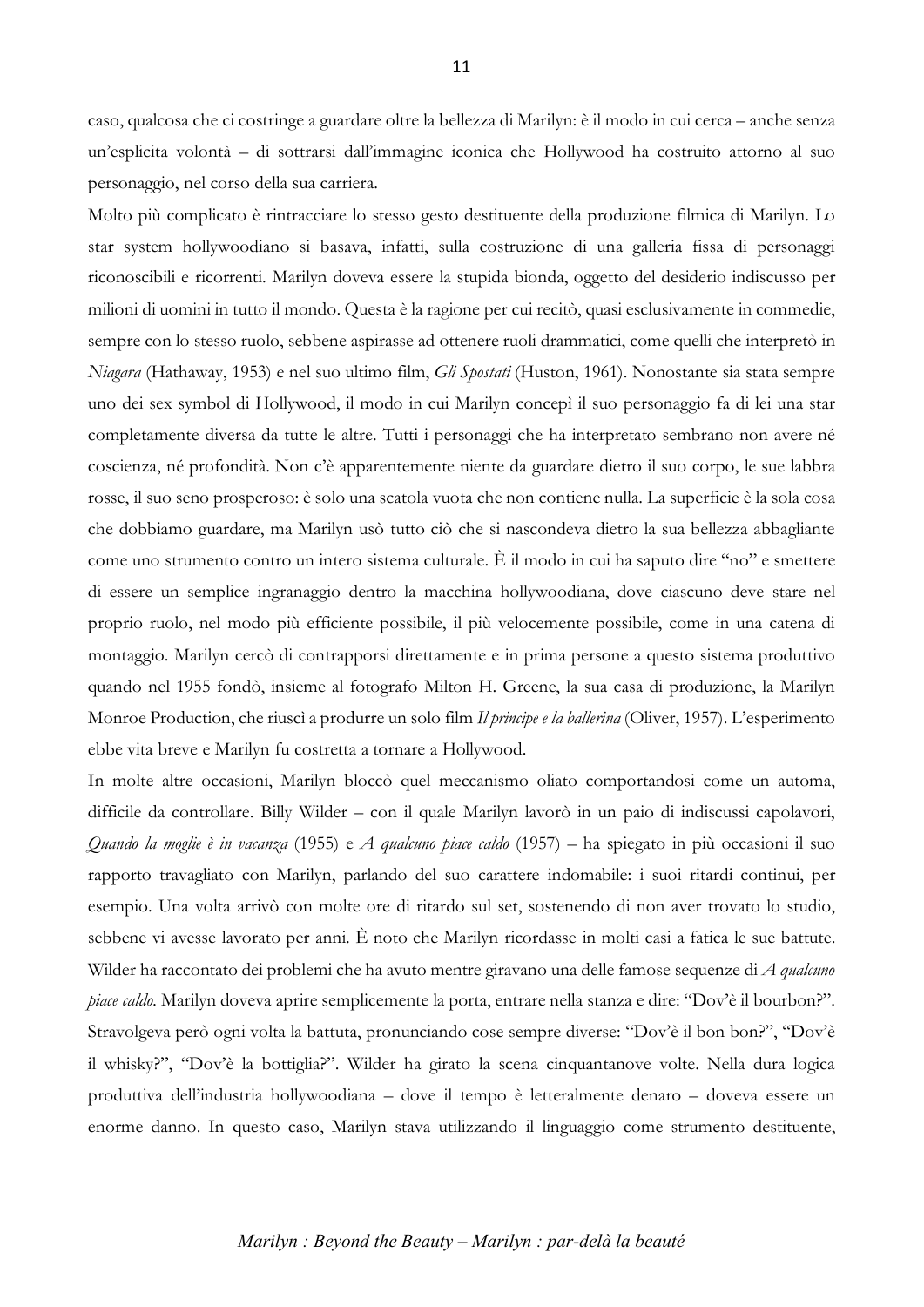esattamente come fa Bartleby nel famoso racconto di Melville. In un certo senso, in un contesto letterario piuttosto che cinematografico, Marilyn è per noi ciò che è Bartleby nell'interpretazione di Deleuze: una figura del potere destituente, inteso come gesto di puro diniego.

La strategia destituente di Marilyn è sofisticata, come le commedie in cui ha recitato. In quanto attrice, il suo gesto di diniego deve essere verificato attraverso l'uso del linguaggio, forzato fino quasi fino al paradosso. L'esempio che abbiamo ricordato è particolarmente significativo. Dicendo "bon bon", "whisky" o "bottiglia", Marilyn sta letteralmente "interpretando" la battuta che il regista le aveva assegnato. Dal punto di vista onomatopeico, il suono della parola "bourbon" è simile a quello della parola "bon bon"; in una prospettiva semantica, l'espressione "bourbon" significa "bottiglia di whisky". Rifiutandosi di pronunciare correttamente la sua battuta, Marilyn decostruisce il ruolo della perfetta attrice hollywoodiana, usando creativamente il linguaggio. Se la destituzione consiste in un gesto piccolo e non prevedibile, Marilyn mina così un intero sistema produttivo, semplicemente usando parole simili – ma non uguali – a quelle che il regista avrebbe voluto farle pronunciare.

In un certo senso, la parabola personale ed artistica di Marilyn è la spiegazione probabilmente più efficace di ciò a cui Debord pensava, parlando della "società dello spettacolo": la sostituzione della vita sociale con la sua rappresentazione. "Ciò che una volta era vissuto direttamente è divenuto pura rappresentazione": è ciò che è accaduto al corpo di Marilyn, usato come oggetto feticcio da un intero sistema produttivo, incluso il potere politico. Non è un caso che una delle esibizioni pubbliche più famose di Marilyn avvenne in occasione del compleanno di John Kennedy, il 17 maggio 1962. Il presentatore annuncia per ben due volte il suo ingresso sul palco, parlando di lei come di una donna "bella, coraggiosa e *puntuale*", l'attrice più importante di tutti i tempi. Per due volte Marilyn non fa il suo ingresso. Quando finalmente appare, il presentatore sta ancora parlando. Lei lo interrompe, si sfila la pelliccia bianca che indossa e comincia a cantare "Happy Birthday, Mister President", con un filo di voce. Gioca contemporaneamente con il suo potere iconico e con il potere politico maschile che ha sempre usato la sua immagine e la sua bellezza come semplici strumenti. Fu una delle ultime apparizioni pubbliche di Marilyn. Qualche anno prima, nel 1954, Marilyn aveva accettato di andare in Corea e cantare, davanti a una folla di soldati desideranti, *Diamonds are a girl's best friend*, il pezzo che aveva interpretato in uno dei suoi film di maggior successo, *Gli uomini preferiscono le bionde* (Hawks, 1953).

Aveva esposto il suo corpo davanti a un pubblico che amava e odiava allo stesso tempo: erano gli uomini che avevano riconosciuto la sua bellezza, trasformandola in uno strumento nelle mani del potere politico, economico e culturale.

Facendo di Marilyn un oggetto del desiderio, l'industria cinematografica hollywoodiana profana la sua bellezza antica e pura. È questo il modo in cui, ne *La rabbia* (1963), Pasolini interpreta la figura complessa

#### 12